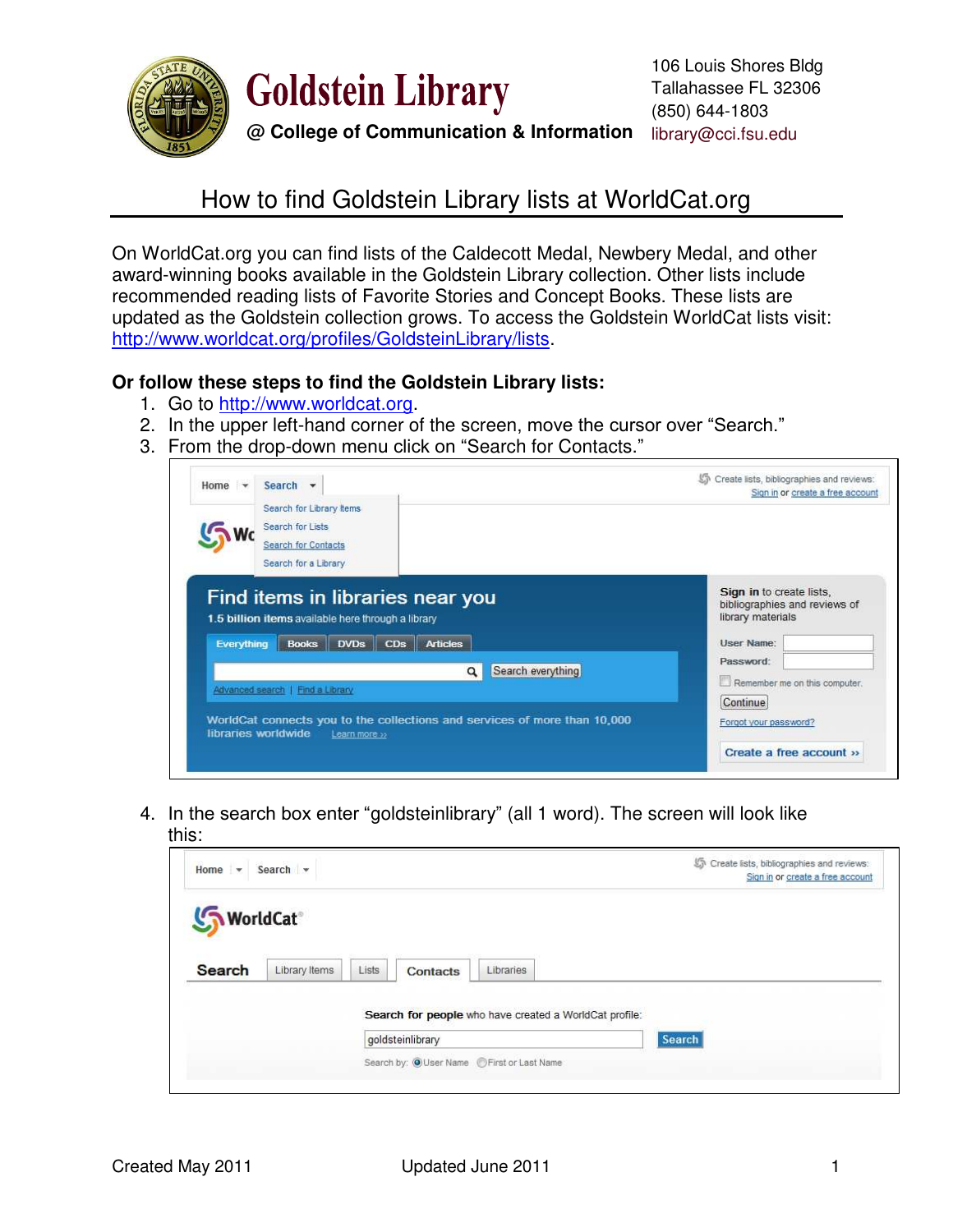## 5. Click the "Search" button.

6. Select Goldstein library link when it appears. The screen will look like this:

| Search $\sim$<br>Home $\sim$        |                                                                            | . .<br>Create lists, bibliographies and reviews: |                         |  |
|-------------------------------------|----------------------------------------------------------------------------|--------------------------------------------------|-------------------------|--|
| WorldCat <sup>®</sup>               |                                                                            |                                                  |                         |  |
| <b>Search</b><br>Library Items      | <b>Lists</b><br>Libraries<br><b>Contacts</b>                               |                                                  |                         |  |
|                                     | Search for people who have created a WorldCat profile:<br>goldsteinlibrary | <b>Search</b>                                    |                         |  |
|                                     | Search by: OUser Name  CFirst or Last Name                                 |                                                  |                         |  |
| Search results for goldsteinlibrary |                                                                            |                                                  | Sort by: Relevance  -   |  |
| 1-1 out of 1 people                 |                                                                            |                                                  | « First < Prev 1 Next > |  |
| <b>User Name</b>                    | <b>Real Name</b>                                                           | <b>Location</b>                                  |                         |  |
| GoldsteinLibrary                    |                                                                            | Tallahassee, Florida<br><b>United States</b>     |                         |  |
| 1-1 out of 1 people                 |                                                                            |                                                  | « First < Prev 1 Next > |  |

7. Click the "Lists" link and view as many as you like.

| Search $\sim$<br>$\rightarrow$<br>۱e<br>WorldCat <sup>®</sup>                                                                                                                 |   | Create lists, bibliographies and reviews:<br>Sign in or create a free account<br>a<br>Search<br><b>Advanced Search</b><br>Find a Library                                                                       |                                              |  |
|-------------------------------------------------------------------------------------------------------------------------------------------------------------------------------|---|----------------------------------------------------------------------------------------------------------------------------------------------------------------------------------------------------------------|----------------------------------------------|--|
|                                                                                                                                                                               |   |                                                                                                                                                                                                                |                                              |  |
| Florida Center for Library Automation<br>5830 NW 39th Ave<br>GAINESVILLE, Florida 32606-5865 United States<br>(352) 392-9020<br>Online Catalog<br>More about this library     |   | <b>Florida State University</b><br>ROBERT MANNING STROZIER LIBR<br>TALLAHASSEE, Florida 32306-1005 United States<br>Library Information<br>Ask a librarian<br><b>Online Catalog</b><br>More about this library | GoldsteinLibrary<br>WorldCat by GoldsteinLib |  |
| Lists $(17)$                                                                                                                                                                  | 四 | B<br>A List Watching (0)                                                                                                                                                                                       | Favorite Libraries                           |  |
| Newbery Medal Winners (90)<br>Updated: 2011-04-05 ; Watchers: 1<br>Caldecott Medal Winners (74)<br>Updated: 2011-04-05 ; Watchers: 1<br>Coretta Scott King Award Winners (71) |   | This user is not watching any lists.<br>Track updates on interesting lists created by<br>other WorldCat users.                                                                                                 | Lists                                        |  |
|                                                                                                                                                                               |   |                                                                                                                                                                                                                | List Watching                                |  |
|                                                                                                                                                                               |   |                                                                                                                                                                                                                | Saved Searches                               |  |
| Updated: 2011-04-04 ; Watchers: 1                                                                                                                                             |   |                                                                                                                                                                                                                | <b>Reviews</b>                               |  |
| Saved Searches (0)                                                                                                                                                            |   | 図                                                                                                                                                                                                              | Tags                                         |  |
| This user has not saved any WorldCat searches.<br>To begin, perform a search and use the "Save Search" button near the top of your results.                                   |   | Tallahassee, Florida<br>United States                                                                                                                                                                          |                                              |  |